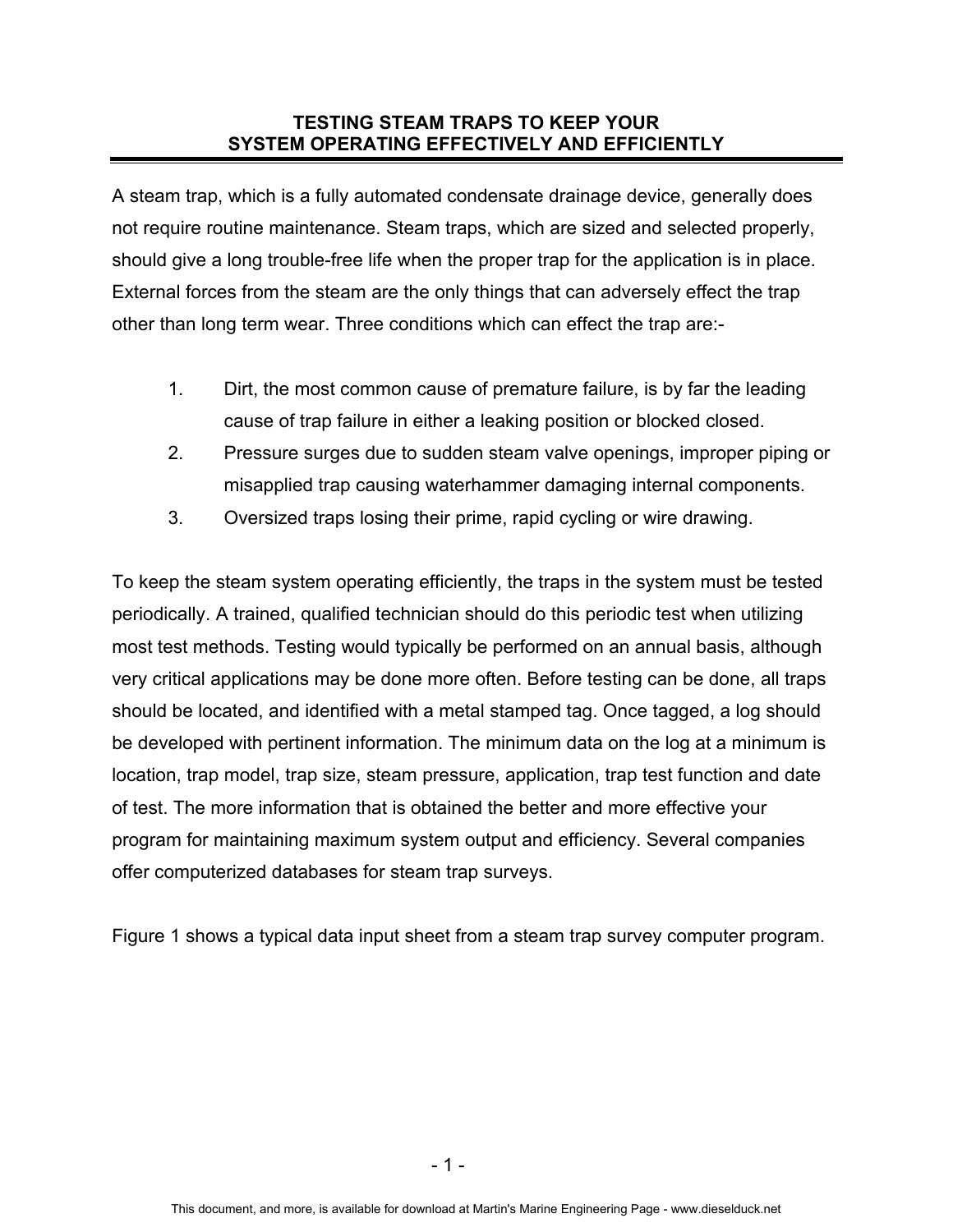| <b>Steam Trap Data Entry</b>                                          |                                                                               |  |  |  |  |  |
|-----------------------------------------------------------------------|-------------------------------------------------------------------------------|--|--|--|--|--|
| $I$ rap Ident: $10001$<br>Site Ident: GE Plastics                     | Inst Date:   10/1/97<br>$\overline{0}K$<br><b>Alter Site Filter</b><br>Cancel |  |  |  |  |  |
| Location: HPR B 50                                                    | 类                                                                             |  |  |  |  |  |
| Loc Detail:                                                           | $He$ lp                                                                       |  |  |  |  |  |
| Model: $1-F125$<br>÷,                                                 | Surveyor: RN<br>$ \cdot $                                                     |  |  |  |  |  |
| $Size:$ $1"$ (25mm)<br>츼                                              | Survey Date:   9/4/98                                                         |  |  |  |  |  |
| Con Type: Screwed<br>킈                                                | Status: In Use<br>비                                                           |  |  |  |  |  |
| Swivel Conn: [                                                        | 100<br>$ $ psig<br>$P$ ressure:<br>회                                          |  |  |  |  |  |
| <b>Application: Tracing</b><br>최                                      | 338<br>deg F<br>Te <u>mp</u> :<br>회                                           |  |  |  |  |  |
| Maint Cat: Ten Days<br>Ŧ                                              | Lqad:<br>0<br>비                                                               |  |  |  |  |  |
| Test Method: Other<br>$\pmb{\pm}$                                     | 8736<br>Operation:<br>Hrs/Year                                                |  |  |  |  |  |
| Comments:                                                             |                                                                               |  |  |  |  |  |
| 2/16/1999<br>Trap tested ok<br>History:<br>9/4/1998                   |                                                                               |  |  |  |  |  |
| <b>Action: Replace</b><br>Suitability: Suitable                       |                                                                               |  |  |  |  |  |
| $1$ of $43$<br><b>Delete</b><br>ы<br><b>New</b><br><b>Retain Data</b> |                                                                               |  |  |  |  |  |
| Figure 1                                                              |                                                                               |  |  |  |  |  |

There are several test methods which can be used to inspect trap operation, but they are not all equal based on the results that they give. We will look at each type,

equipment required, and the plus and minus of each of the methods.

## **VISUAL TESTING**

Visual testing includes traps with open discharge, sight glasses, sight checks, test tees and three way test valves. In every case, you observe the flow or variation of flow visually. This method works well with traps that cycle on/off, or dribble on light load. On high flow or process, due to the volume of water and flash steam, this method becomes less viable. If condensate can be diverted ahead of the trap or a secondary flow can be turned off, the load on the trap will drop to zero or a very minimal amount so the visual test will allow you to determine leakage. For example, an air handling coil generally would be producing a high amount of condensate. If the blower was turned off cutting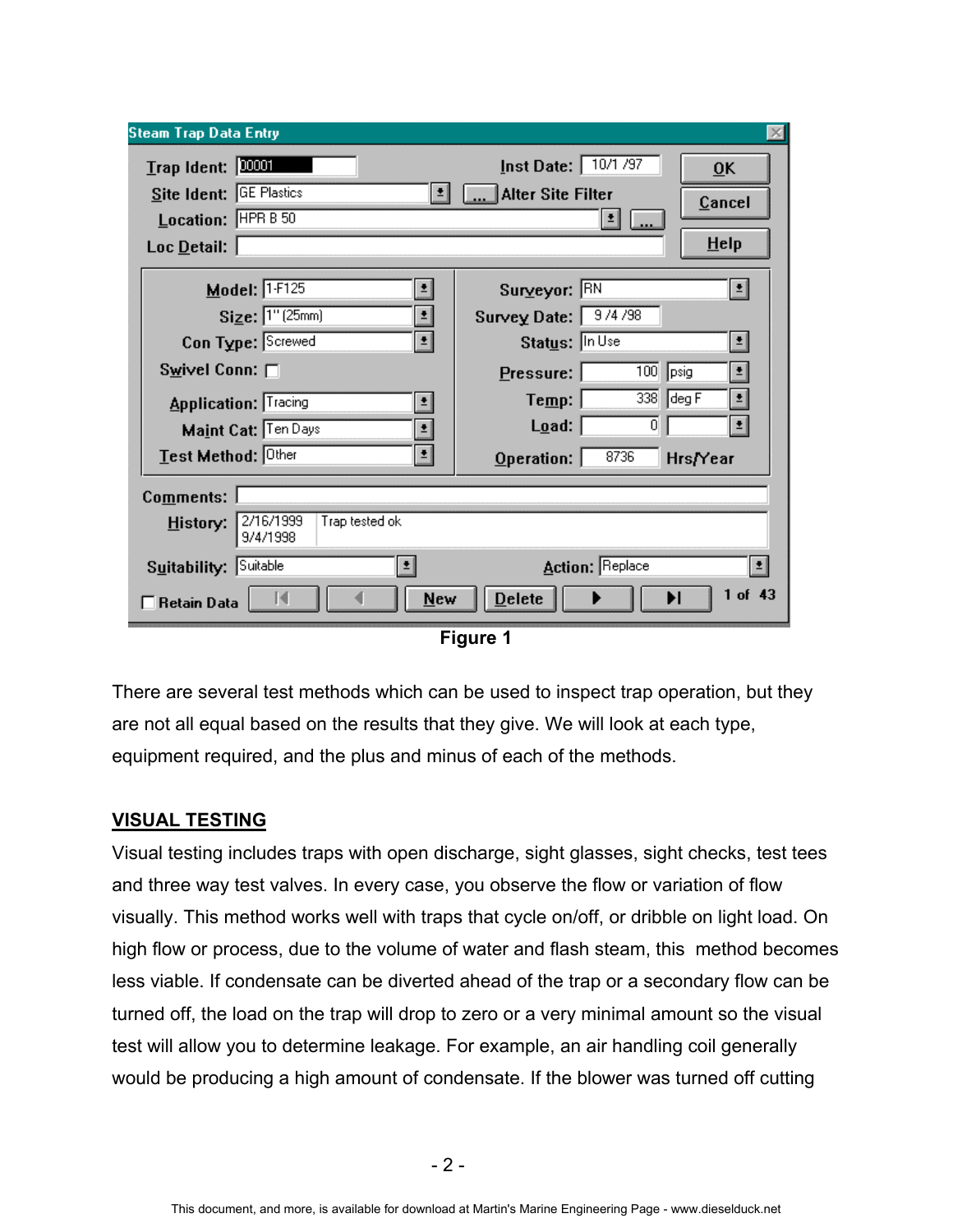the secondary flow, the condensate rate would drop to almost nothing and the trap would throttle down to a dribble if it were working properly. Most systems today have closed piping and many do not have sight glasses, test tees or three way test valves installed so visual testing has limited applications. Test tees and three way test valves can only be used where condensate can be dumped on the floor or ground. It is not recommended to blowdown into a bucket due to splashing and possible scalding of personnel.





# **SOUND TESTING**

Sound testing includes ultrasonic leak detectors, mechanics stethoscopes, screwdriver or metal rod with a human ear against it. All these use the sound created by flow to determine the trap function like the visual method. This method works best with traps that cycle on/off or dribble on light load. Traps which have modulating type discharge patterns are hard to check on high flows. (examples are processes , heat exchangers, air handling coils, etc). Again by diverting condensate flow ahead of the trap or shutting off a secondary flow as mentioned under visual testing, the noise level will drop to zero or a very low level if the trap is operating correctly. If the trap continues to flow heavily after diversion it would be leaking or blowing through.

The ultrasonic leak detector is the easiest to use, most flexible and accurate of the sound testing methods. The ultrasonic gun or any sound measuring device cannot tell if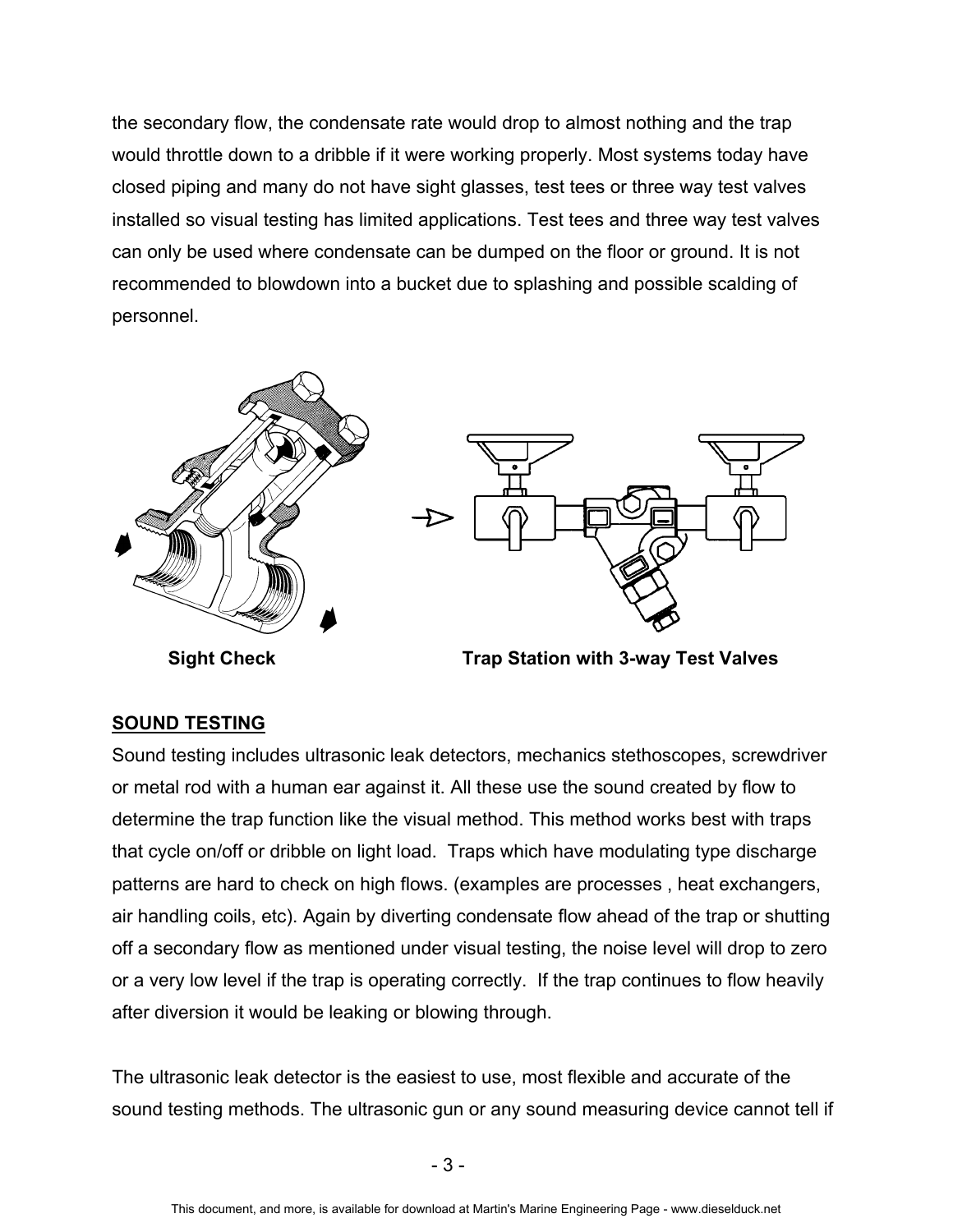a trap is cold or blocked. It will read no flow, but that could also indicate a good trap with no or very light load. When no reading is shown, a check of the trap temperature should be done. Most ultrasonic units give you an audible and visual readout. The better units allow for independent sensitivity, volume control and use digital controls and displays. The ultrasonic leak detectors are the most widely used devices for trap testing used in large facilities today because of the ease of use, accuracy and portability.



### **Typical Leak Detector**

## **TEMPERATUE TESTING**

Temperature testing includes infrared guns, surface pyrometers, temperature tapes, and temperature crayons. Typically they are used to gauge the discharge temperature on the outlet side of the trap. In the case of temperature tapes or crayon, they are set for a predetermined temperature and they indicate when temperature exceeds that level. Infrared guns and surface pyrometer can detect temperatures on both sides of the trap. Both the infrared and surface pyrometers required bare pipe and a clean surface to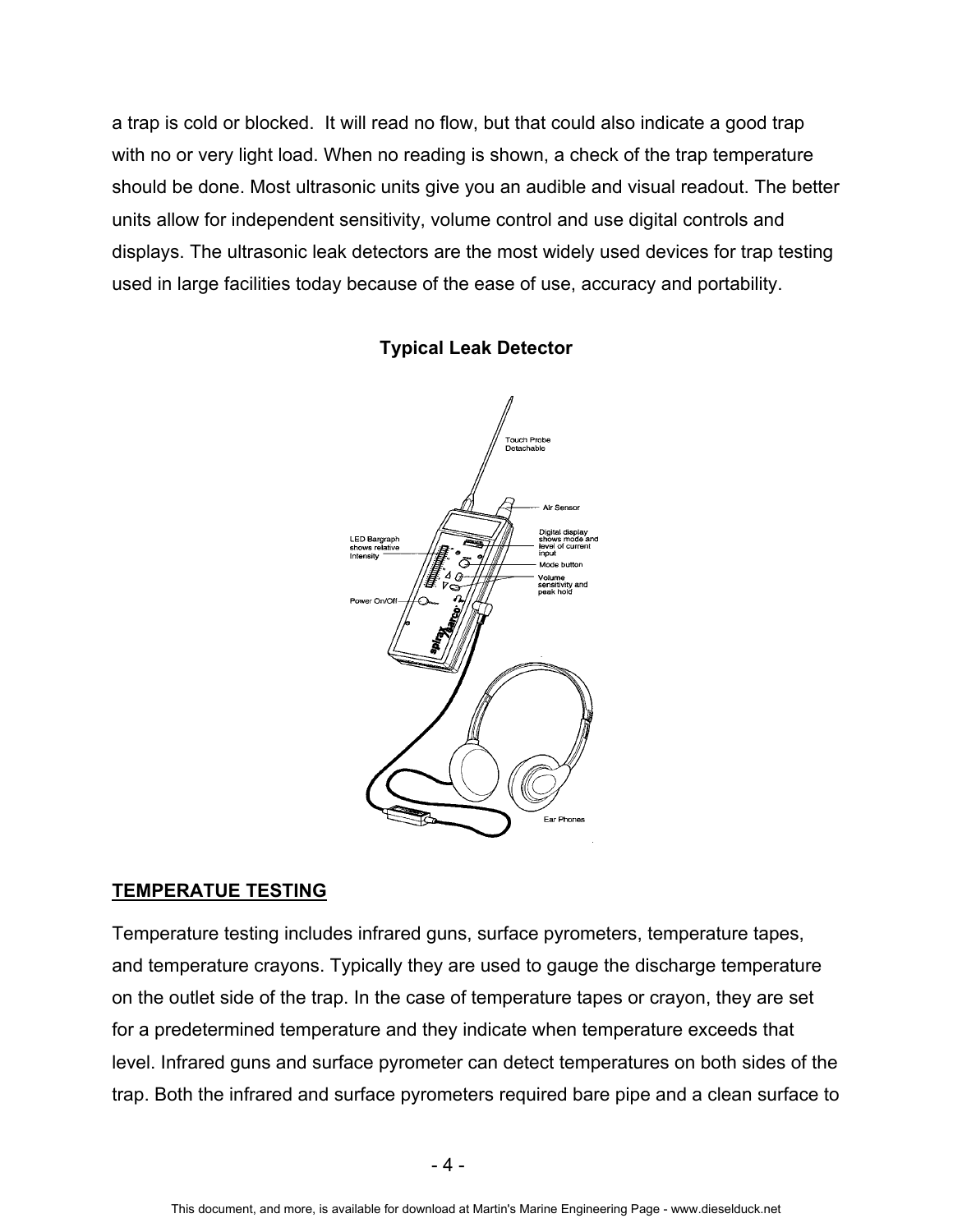achieve a reasonable reading. The temperature reading will typically be lower than actual internal pipe temperature due to the fact that steel does have some heat flow resistance. Scale on the inside of the pipe can also effect the heat transfer. Some of the more expensive infrared guns can compensate for wall thickness and material differences. Blocked or turned off traps can easily be detected by infrared guns and surface pyrometers, as they will show low or cold temperatures. They could also pick up traps which may be undersized or backing up large amounts of condensate by detecting low temperature readings.

When a trap leaks through, the temperature on the discharge side of the trap is always related to the pressure in the return system. For example, if one trap only discharges to a vented receiver, the return line pressure would be virtually zero and the related temperature 212°F. If the trap failed open and the pressure went up in the return line (only if return friction loss or receiver vent friction allowed a rise due to volume restrictions), the temperature would follow, due to the laws of physics. The temperature method would work in this case if pressure actually went up, which depends on piping capacity and amount of trap leakage.

Typically in the real world, several traps feed into a common return. The problem that arises is that a few traps may fail and pressurize the return, but since all the traps are tied together, the pressure equalizes throughout the return system. The temperature will also equalize. All traps now read the same temperature on the discharge and we cannot pinpoint the exact trap that has failed. For this reason, we find that temperature testing of steam traps for leakage can be inaccurate or false.

#### **CONDUCTIVITY TESTING**

The newest technology in steam trap testing is conductivity. Since water is a conductive material and steam is not very conductive, we can sense the presence or absence of water by taking a resistance reading. The sensor is mounted into the chamber that is designed with a weir which is full of condensate under normal trap operation. When the trap leaks or blows through, the condensate level drops exposing the sensor. The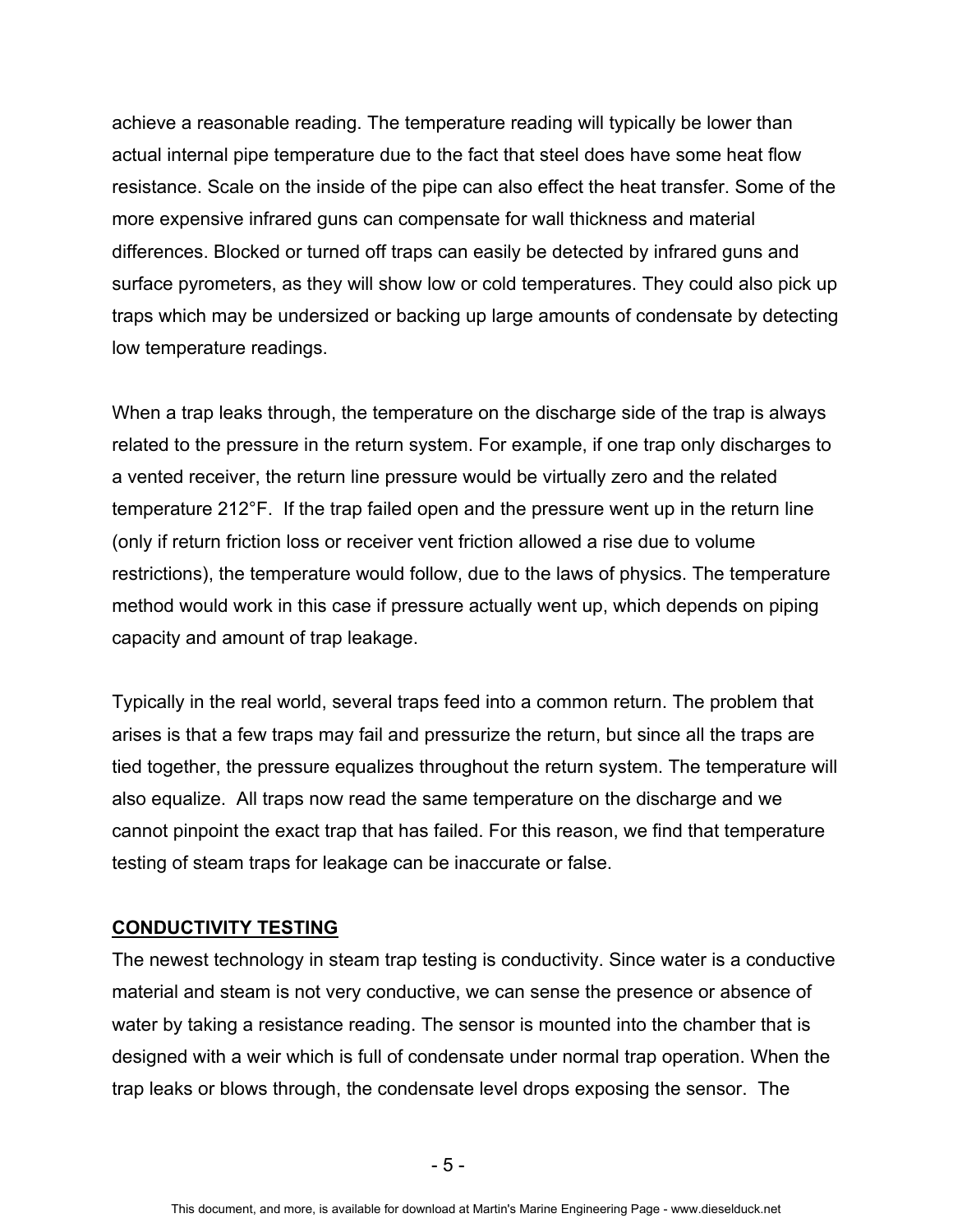sensor chamber is designed with a wall that runs about two thirds down the chamber with a small hole at top of the wall in direct line with the pipe flow. This hole allows a small amount of steam to flow through without affecting the liquid level to compensate for heat loss from the trap and piping and also to prevent the unit from being to sensitive. When a steam leak occurs, the pressure drop across the small orifice creates a manometer effect allowing the liquid level to drop exposing the sensor to steam. The electrical signal from the measuring device is broken and the failure is shown. Sensor chambers must be permanently placed into piping before the trap. This system works on any type of trap from any manufacturer.



**Trap with Conductivity Sensor Chamber** 

These designs can sense steam loss and/or low temperatures depending on the sensor type and can be connected to a building management system through the measuring device. Newer designs of the sensor can incorporate a temperature probe integral with the conductivity sensor to show traps which are failed closed or cold.

Latest designs incorporate the sensor directly into the trap body and are currently available in thermodynamic, inverted bucket and thermostatic traps. The first float and thermostatic trap with in-built sensor has just come onto the market as shown.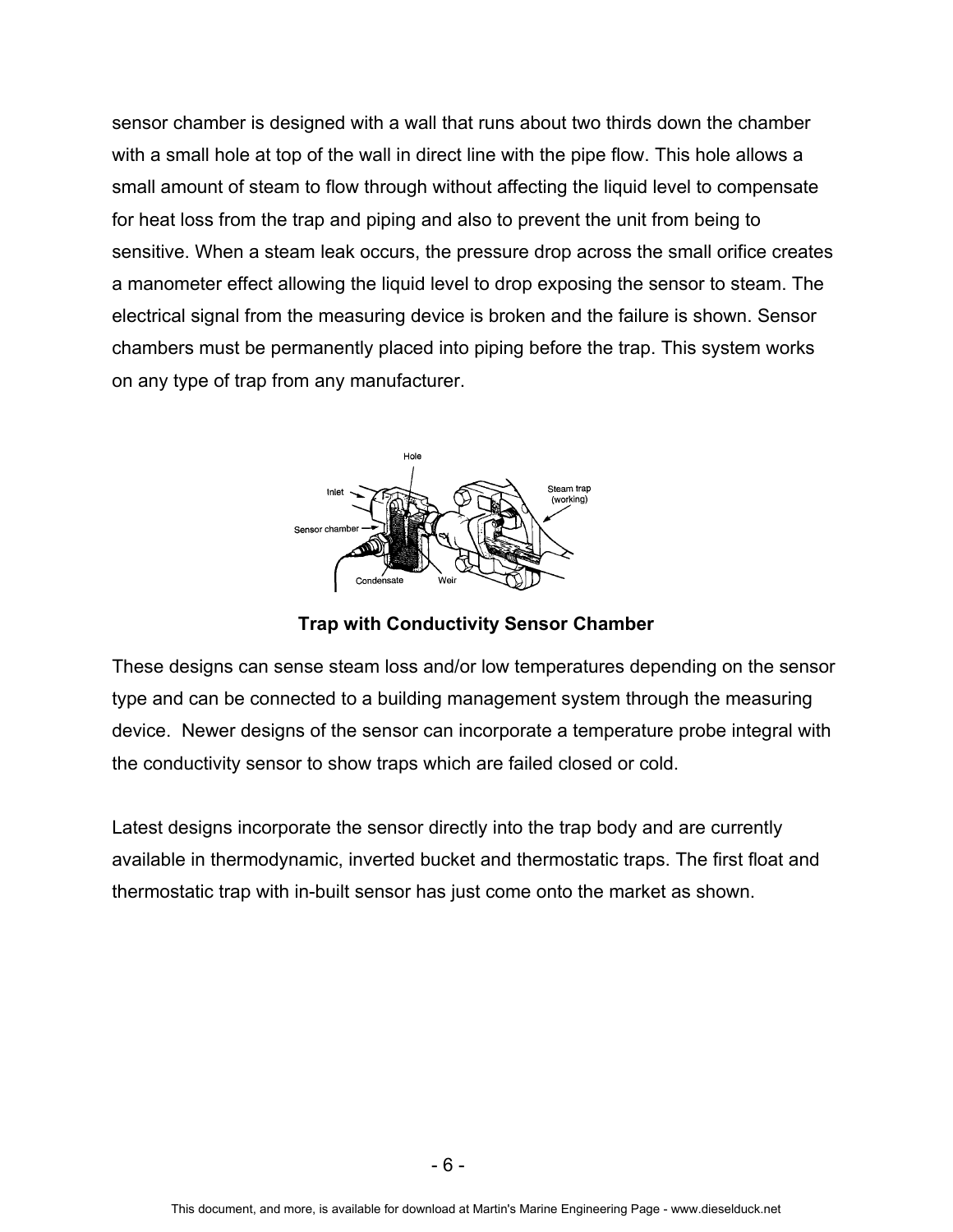

**Float and Thermostatic Steam Trap with In-Trap Sensing** 

Once properly installed, there is no operator training required with the conductivity system as it gives an automatic reading of good or bad.

# **TESTING VISUAL AND SOUND METHODS**

When utilizing the visual or sound methods, the technician performing the test should know some knowledge of the application and trap type being used. The chart below gives trap discharge modes under difference conditions for various trap styles.

| <b>Table 16: Steam Trap Discharge Modes</b> |                          |                                                      |                                |                     |                              |  |
|---------------------------------------------|--------------------------|------------------------------------------------------|--------------------------------|---------------------|------------------------------|--|
|                                             | <b>Mode of Operation</b> |                                                      |                                |                     |                              |  |
| <b>Trap Type</b>                            | No Load                  | <b>Light Load</b>                                    | Normal Load                    | Full or<br>Overload | Usual<br><b>Failure Mode</b> |  |
| Float &<br>Thermosatic                      | No Action                | Usually continuous but may<br>cycle at high pressure |                                | Continuous          | Closed.<br>A.V. Open         |  |
| <b>Inverted Bucket</b>                      | Small Dribble            | Intermittent                                         | Intermittent                   | Continuous          | Open                         |  |
| <b>Balanced Pressure</b><br>Thermostatic    | No Action                | May Dribble                                          | Intermittent                   | Continuous          | Variable                     |  |
| <b>Bimetallic</b><br>Thermostatic           | No Action                | Usually Dribble<br>Action                            | May blast at<br>high pressures | Continuous          | Open                         |  |
| Impulse                                     | Small Dribble            | Usually continuous<br>with blast at high loads       |                                | Continuous          | Open                         |  |
| <b>Disc</b><br>Thermo-Dynamic               | No Action                | Intermittent                                         | Intermittent                   | Continuous          | Open                         |  |

Both visual and sound require the technician to understand differences between the different trap styles.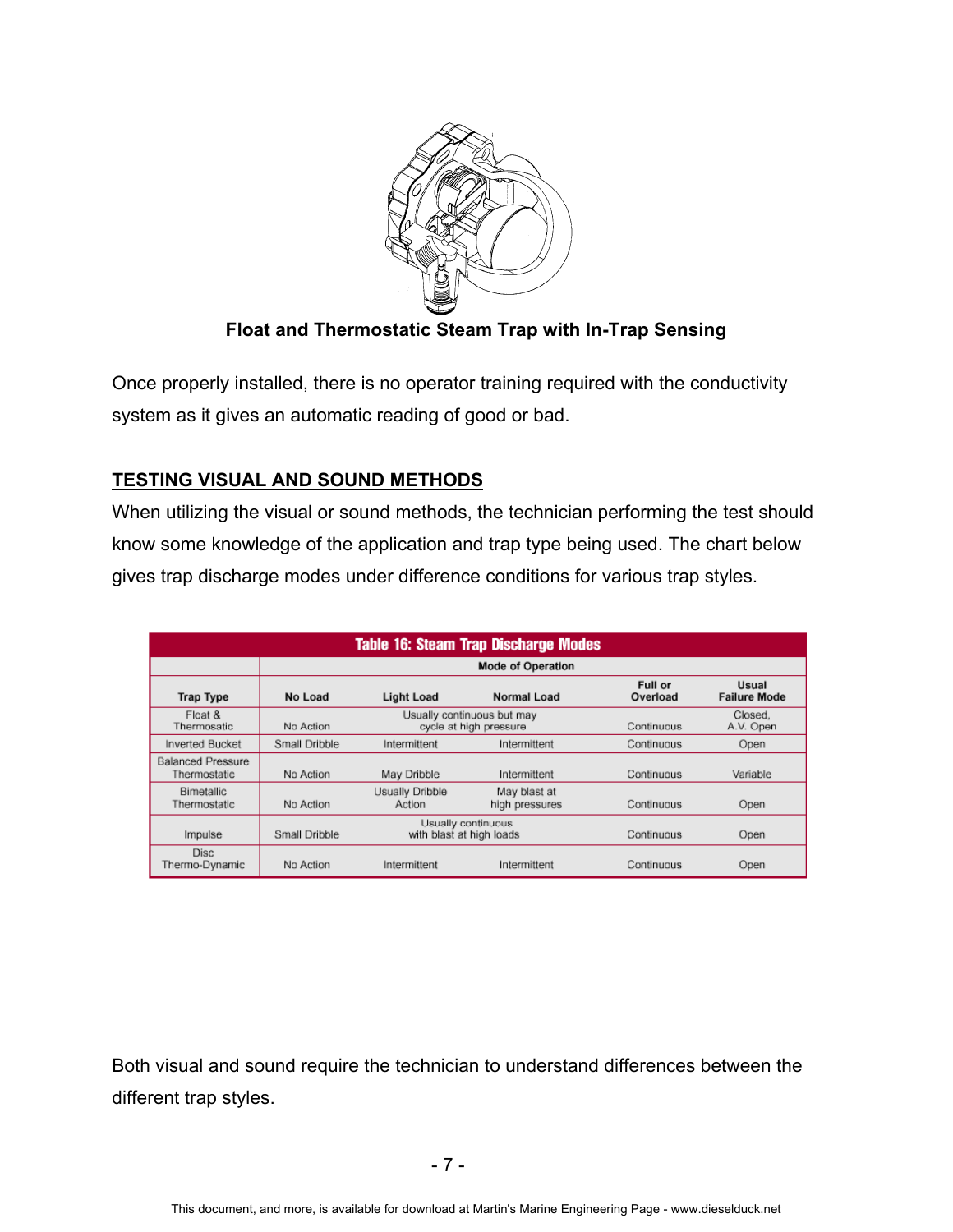- 1. **Thermodynamic traps** have a blast discharge and cycles on/off. An ultrasonic tester typically will give 0-100% reading. A properly operating and sized trap will cycle 10 times per minute or less. A trap cycling more than ten cycles per minute or continuous discharge means the trap is either severely worn, is subject to high back pressure, or dirt is preventing the disc from closing off.
- 2. **Inverted Bucket traps** have a discharge pattern that is usually semi-cyclical. On medium to heavy loads, the trap will have a definite on/off cycle. The ultrasonic tester reading will be a sweeping motion, back and forth. Light loads will change the discharge pattern to a modulating low flow and the ultrasonic tester will give a low continuous reading. When the trap is malfunctioning, the sonic readout will be a full 100% reading for blow-through and an erratic on/off type operation for lost prime failure.
- 3. **Float and Thermostatic traps** have a discharge patten that is a continuous modulating flow. We must first determine the type of application, process or light load condition. If the condensate load is light, such as found on steam main drips and tracers, sound levels would be normally low and would give a low level continuous readout. A high readout would mean that some part of the trap has failed. When testing, be aware that this type of trap has two orifices; the main orifice located below the normal condensate level, and the thermostatic air vent at the top in the steam space.

In normal operation on process equipment such as heat exchangers and air handlers, the flow will be continuous and at a high sound level. For the ultrasonic test to be accurate, the load must be removed or lightened to allow the trap to shut or throttle back considerably.

Readings should be compared at high and low loads. To reduce the load, the airflow on a coil should be shut off; on a heat exchanger, the liquid flow turned off or a blowdown valve before the trap opened to reduce the load. In any case, the trap should shut off or throttle back to a point where a good test can be made.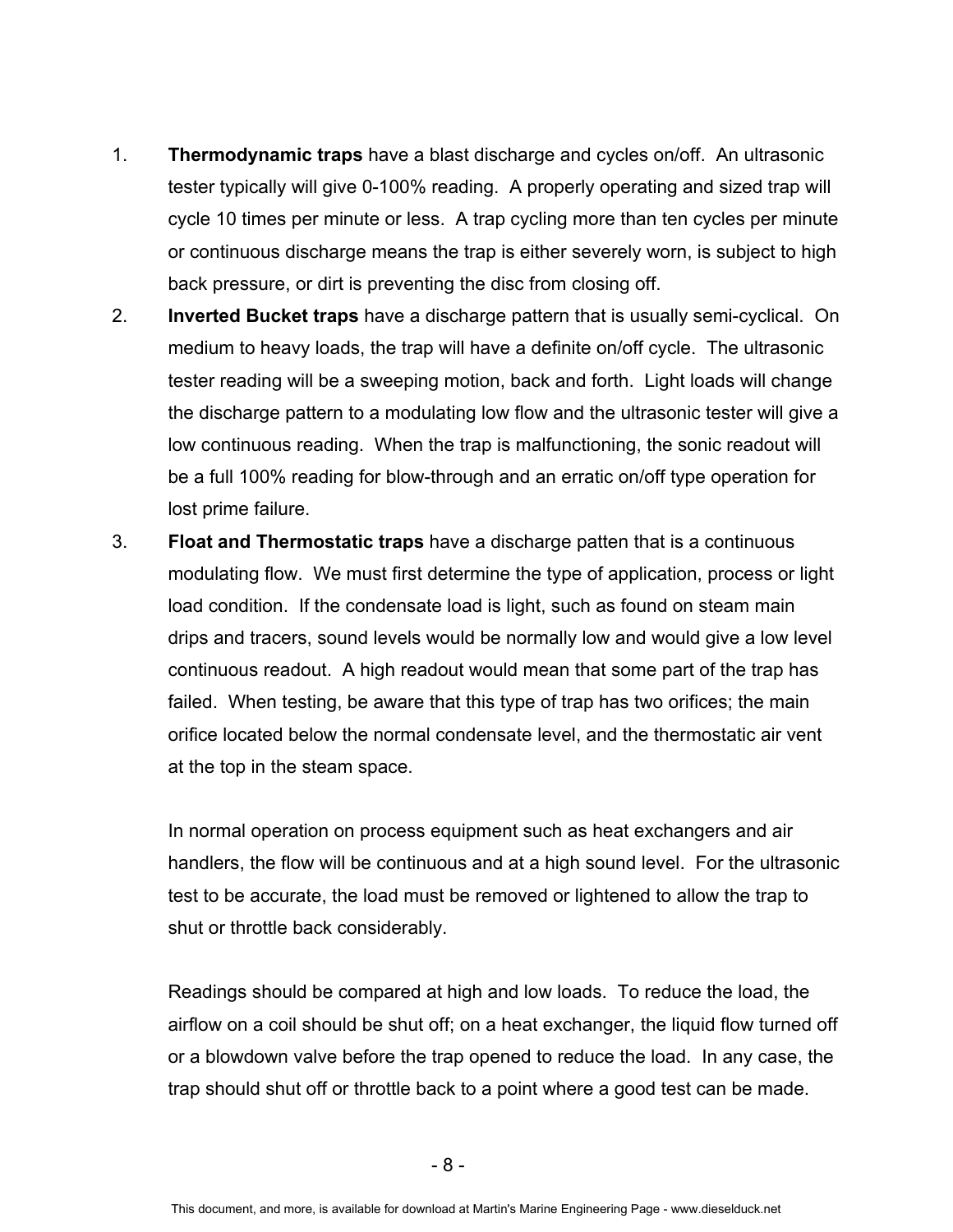When the load has been reduced or cut off, the ultrasound reading should be very low or at zero level if the orifice is tightly closed.

- 4. **Thermostatic/Radiator Traps** are often on low pressure and the usual discharge pattern is a dribbling type action. The load on convectors and radiators is normally low and should give a very low or zero readout when the unit is on and operating. Since thermostatic traps are wide open when cold, the trap can be tested for both opening and closing by turning off the steam supply to the trap and allowing the trap to cool. When the trap is cool, open the steam valve while the sonic probe is on the trap outlet. Trap discharge should start wide open, then quickly shut. This test proves full function of the trap and should be used if normal test proves inconclusive.
- 5. **Thermostatic/General Purpose Traps** contain element designs and fillings that will vary, but generally this trap dribbles on light loads and modulates on heavy loads but can also cycle on/off. Main drips and tracers where loads are light should give a low readout and cycle on/off. On most process uses, the trap will tend to modulate or sometimes cycle. For testing, the same procedure given above for processes on Float and Thermostatic traps should be used. Closing the trap off and letting it cool will open the valve fully. When turning the trap back on, the trap will blast full open and then the trap should shut down within a minute's time. The ultrasonic tester will be able to indicate both full flow and shutoff conditions. This method should be used if the reading that is normally given off by the trap is unclear as to whether it is good or leaking steam.
- 6. **Bimetallic Traps** do not respond to load change as fast as other types and the discharge pattern is normally modulating and tends to dribble. Bimetallic traps are usually found on drips, tracers and light load applications, so discharge would normally be continuous with a low sound level. Draining condensate ahead of the trap should shut it off, and ultrasound levels should drop to zero.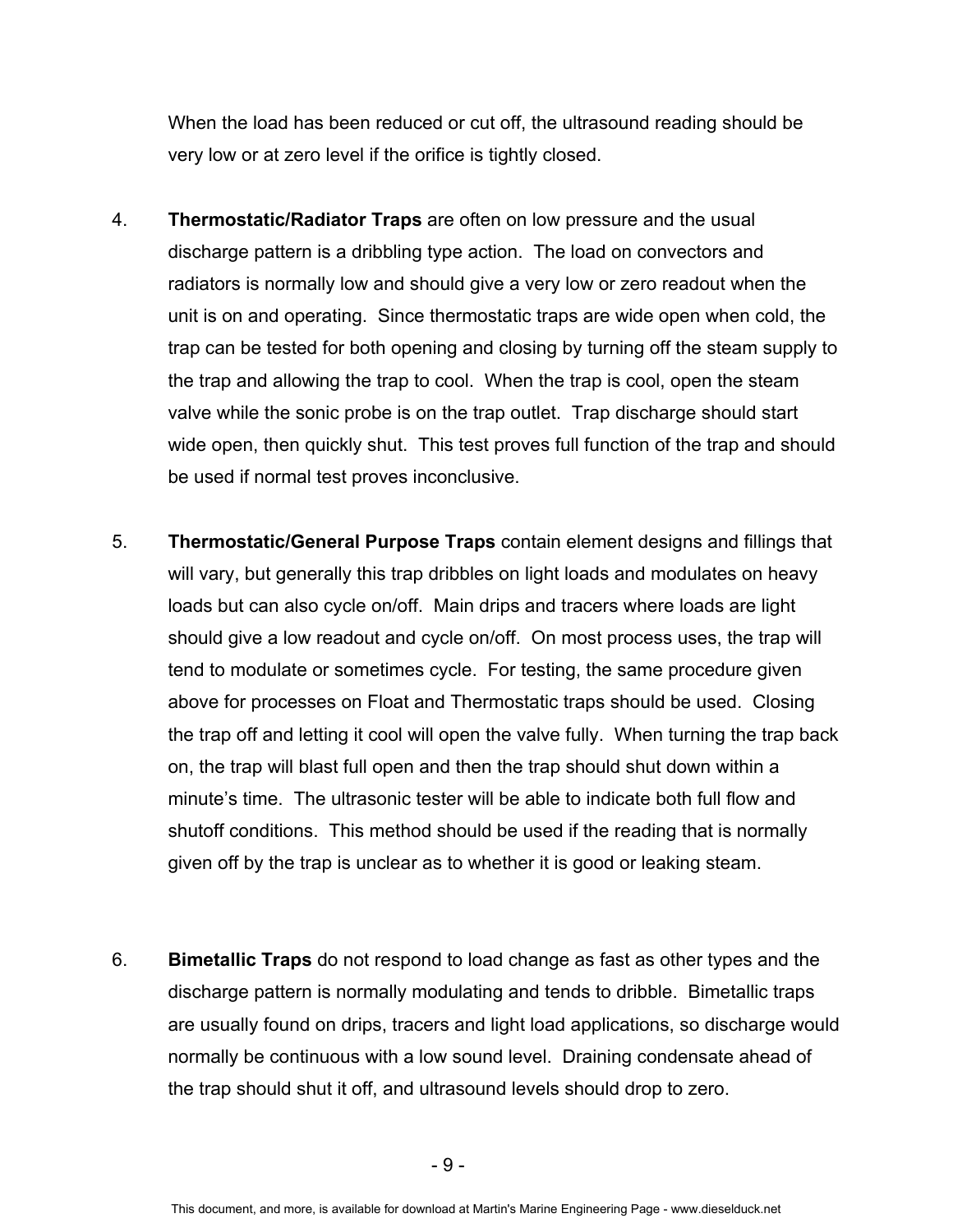7. Orifice drain devices give a constant flow and never shut off. If condensate is diverted ahead of the trap, it is possible that the noise level may change due to the volume change from a mixture of steam and water to steam only. In either case, sound or visual, it will be hard to decipher what you are hearing or seeing. There is not a good method of testing this unit because, by design, it does leak steam.

### **STEAM LOSS**

Calculating the steam loss on failed traps can be a complicated matter. The reason being that there can be an infinite number of leak rates depending on the trap type, type of failure, pressure or condensate load. The formula 24.24 x Pa x  $D^2$  estimates trap steam loss when the trap has failed open. Where Pa equals the pressure in psi absolute, and D equals the diameter of the trap orifice in inches.

This formula is a variant of the Napier formula. The flow rates obtained are with traps blowing open under light loading conditions and would be considered a worst case scenario. Knowing the type of failure, something about the condensate load versus trap capacity, will allow you to add a multiplying factor to reduce calculated blowing loss to a realistic number to fit your particular leakage situation. For example, a trap, which is draining a process at 50% of the trap capacity, but failed wide open, would be leaking 50% of the calculated steam loss. A trap with just a worn head and seat could reduce the loss by 90%. Noting the type of failure on the data sheet will allow you to apply a correction factor when you calculate your losses.

#### **CONCLUSION**

In conclusion, testing is an important factor in the overall operation efficiency of the system. Visual, where it is available, is still a viable way of testing and was the first method ever employed. The conductivity testing is by far the most accurate and requires no knowledge to operate, but must be planned into the system or retrofitted